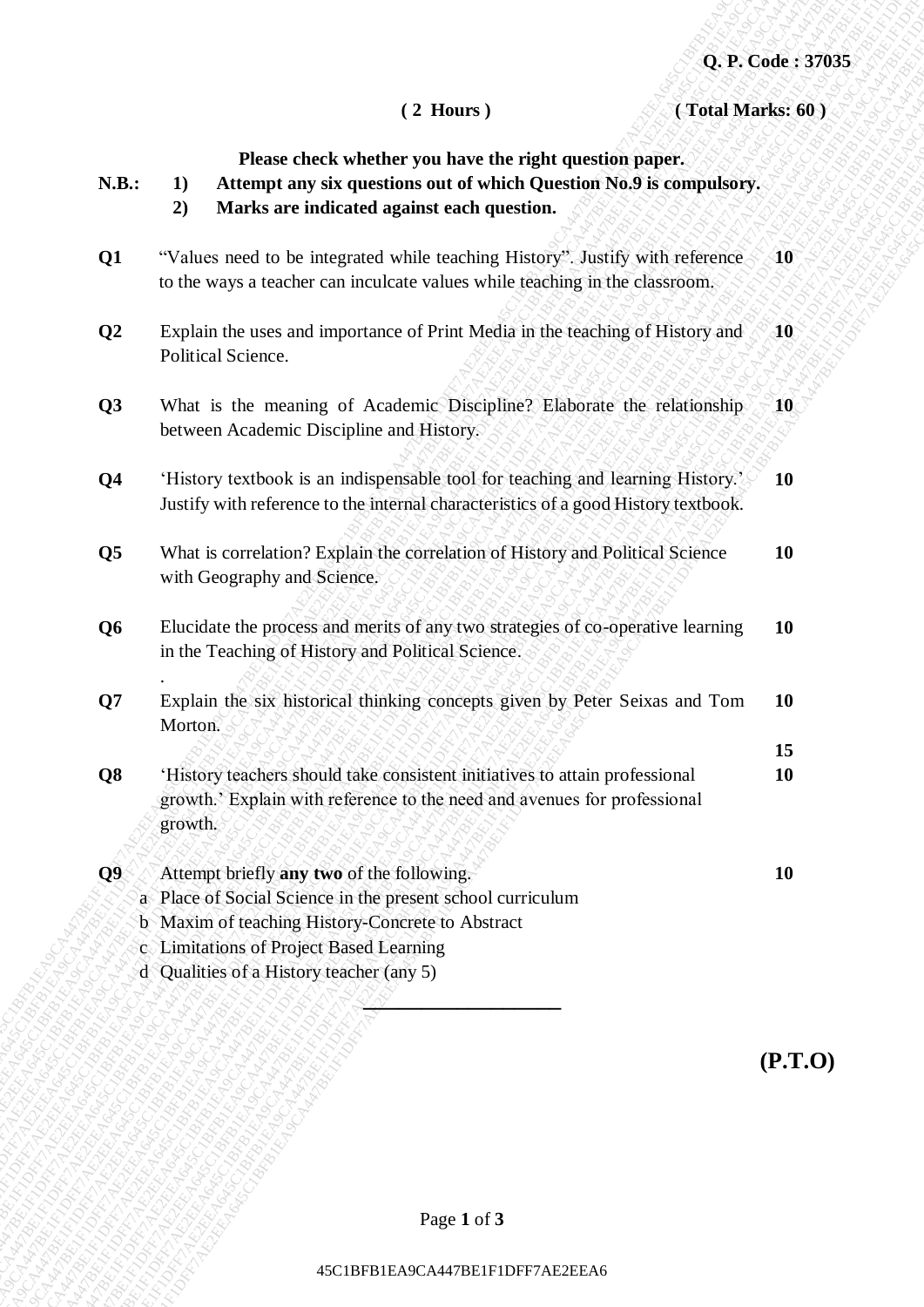**(२तास) (एकूण गुण :६०)**

- 45C1 Control Commons (commons)<br>
45C1 The control control of the control of the control of the control of the control of the control of the control of the control of the control of the control of the control of the contr 45C1BFF7<br>
45 C<sub>1</sub> The control of the control of the control of the control of the control of the control of the control of the control of the control of the control of the control of the control of the control of the cont 45CH (25 CH (37 CH)<br>
45CH (4 CH (4 CH (4 CH (4 CH (4 CH (4 CH (4 CH (4 CH (4 CH (4 CH (4 CH (4 CH (4 CH (4 CH (4 CH (4 CH (4 CH (4 CH (4 CH (4 CH (4 CH (4 CH (4 CH (4 CH (4 CH (4 CH (4 CH (4 CH (4 CH (4 CH (4 CH (4 CH (4 45C1 Control (2019)<br>
44C1BFF7 APVIC THE CONFERENCE CONFERENCE SUBMISSION CONFERENCE 31<br>
44C1 APPIND CONFERENCE CONFERENCE SUBMISSION CONFERENCE 44C<br>
43C1 APPIND CONFERENCE CONFERENCE SUBMISSION CONFERENCE ACT<br>
43C1 APPIN (CRITER)<br>
475CHE SCHEIFFRAE2EEA647BE1F1DFF7AE2EEA647BE1F1DFF7AE2EEA<br>
45CHE SCHEIFFRAE2EEA647BE1F1DFF7AE2EEA647BE1F1DFF7AE2EEA647BE1F1DFF7AE2EEA<br>
45CHE SCHEIFFRAE2EEA647BE1F1DFF7AE2EEA647BE1F1DFF7AE2EEA<br>
45CHE SCHEIFFRAE2E 45C1BFF7<br>
45C1BF1 EAGENEEREAFF1AE2EEAFF1AE2EEAFF1AE2EEAFF1AE2EEAFF1AE2EEAFF1AE2EEAFF1AE2EEAFF1AE2EEAFF1AE2EEAFF1AE2EEAFF1AE2EEAFF1AE2EEAFF1AE2EEAFF1AE2EEAFF1AE2EEAFF1AE2EEAFF1AE2EEAFF1AE2EEAFF1AE2EEAFF1AE2EEAFF1AE2EEAFF1A 45C1<br>First Content of the Content of Content of the Content of the Content of the Content of the Content of the Content of the Content of the Content of the Content of the Content of the Content of the Content of the Cont 45C1<br>First Content of the Content of Content of the Content of the Content of the Content of the Content of the Content of the Content of the Content of the Content of the Content of the Content of the Content of the Cont 45C1<br>First Content of the Content of Content of the Content of the Content of the Content of the Content of the Content of the Content of the Content of the Content of the Content of the Content of the Content of the Cont 45C1<br>First Content of the Content of Content of the Content of the Content of the Content of the Content of the Content of the Content of the Content of the Content of the Content of the Content of the Content of the Cont 45C1<br>First Content of the Content of Content of the Content of the Content of the Content of the Content of the Content of the Content of the Content of the Content of the Content of the Content of the Content of the Cont 45C1<br>First Content of the Content of Content of the Content of the Content of the Content of the Content of the Content of the Content of the Content of the Content of the Content of the Content of the Content of the Cont 45C1<br>First Content of the Content of Content of the Content of the Content of the Content of the Content of the Content of the Content of the Content of the Content of the Content of the Content of the Content of the Cont 45C1BFB1EA9CA447BE1F1DFF7AE2EEA645C1BFB1EA9CA447BE1F1DFF7AE2EEA645C1BFB1EA9CA447BE1F1DFF7AE2EEA645C1BFB1EA9CA447BE1F1DFF7AE2EEA645C1BFB1EA9CA447BE1F1DFF7AE2EEA645C1BFB1EA9CA447BE1F1DFF7AE2EEA6 45C1BFF7<br>
45C1BF1 AFTERFRAE2EEA645C1BF81EA9CA447BE1F1DFF7AE2EEA645C1BF7<br>
45C1BFF7AE2EEA645C1BFF7AE2EEA645C1BF81EA7EEA7EEA7EEAFF1AE2EEA7EEAFF1AE2EEA<br>
46C25C1BFF7AE2EEA7EEAFF1AE2EEAFF1AE2EEAFF1AE2EEAFF1AE2EEAFF1AE2EEAFF1AE2 45 C. P. Cudae strategy (2) P. Cudae strategy (2) P. Cudae strategy (2) (2) P. Cudae strategy (2) P. Cudae strategy (2) P. Cudae strategy (2) P. Cudae strategy (2) P. Cudae strategy (2) P. Current and the strategy of the 45C1BF61<br>
45C1BFB1EA9CA447BE1F1DFF7AE2EEA647BE1F1DFF7AE2EEA645C1BFF7AE2EEA<br>
43. applies and in contents are interesting to the statement and interesting and interesting and interesting<br>
43. applies a substitution of the 45C1BF1<br>
45C1BFF7AE2EEA647BE1F1DFF7AE2EEA647BE1F1DFF7AE2EEA645C1BFF7AE2EEA645C1BFF7AE2EEA645C1BF7AE2EEA645C1BF7AE2EEA645C1BF7AE2EEA645C1BF7AE2EEA645C1BF7AE2EEA645C1BF7AE2EEA645C1BF7AE2EEA645C1BF7AE2EEA645C1BF7AE2EEA645C1B 45C1BFB1EA9CA447BE1F1DFF7AE2EEA645C1BFF7AFF7AE2EEA645C1BF7AE2EEA645C1BFF7AE2EEA645C1BFF7AE2EEA645C1BFF7AE2EEA645C1BFF7AE2EEA645C1BFF7AE2EEA645C1BFF7AE2EEA645C1BF7AE2EEA645C1BF7AE2EEA645C1BF7AE2EEA645C1BFF7AE2EEA645C1BF7A 45C1BFB1F10F1DFF7AE2EEA645C1BFB1EA9CA47BE1F1DFF7AE2EEA645C1BF7AE2EEA45C1BF7AE2EEA45C1BF7AE2EEA645C1BFF7AE2EEA45C1BF7AE2EEA647BE1F1DF7AE2EEA45C1BFF7AE2EEA76C1BF7AE2EEA76C1BFF7AE2EEA76C1BF7AE2EEA76C1BF7AE2EEA76C1BF7AE2EEA7 प्र १. "इतिहास अध्यापनात मूल्यांच्या एकीकरणाची आवश्यकता आहे.'' वर्गामध्ये अध्यापन १० करताना शिक्षकाद्वारे विविध मूल्ये बिंबवण्याच्या मार्गांच्या संदर्भात समर्थन करा.
	- प्र २. इतिहास आणि राज्यशास्त्र अध्यापनात मुद्रित संसाधनाचा उपयोग आणि महत्त्व स्पष्ट करा. ४०१
	- प्र ३. शैक्षणिक विद्याशाखाचा अर्थ काय आहे? शैक्षणिक विद्याशाखा आणि इतिहास यांचा संबंध १० सविस्तर लिहा
	- प्र ४. "इतिहास अध्ययन आणि अध्यापनासाठी इतिहास पाठ्यपुस्तक एक अनिवार्य साधन आहे." ९० एका चांगल्या इतिहास पाठ्यपुस्तकाच्या अंतर्गत वैशिष्ट्यांच्या संदर्भात समर्थन करा.
	- प्र ५. समवायाचा अर्थ काय आहे? इतिहास आणि राज्यशास्त्राचा भूगोल आणि विज्ञानाशी असलेला समवाय स्पष्ट करा. १०
	- प्र ६. व्हितहास आणि राज्यशास्त्र अध्यापनात सह-अध्ययनाच्या कोणत्याही दोन कार्यनितीच्या प्रतिया आतण फायदे तविद करा. १०
	- प्र ७. त्यादिर सेक्सिअस आणि टॉम मॉटर्न यांनी दिलेल्या सहा ऐतिहासिक वैचारिक संकल्पना स्पष्ट करा. १०
	- प्र ८.  $\sim$  "व्यावसायिक वृद्धी प्राप्त करण्यासाठी इतिहास शिक्षकाने निरंतर पुढकार घेतला पाहिजे." व्यावसातयक तवकासाची आवश्यकिा आतण मार्ाांच्या सांदर्ािा स्पष्ट करा. १०
	- प्र ९.  $\sim$ ाबालीलपैकी कोणत्याही दोनांवर थोडक्यात लिहा. १० व्यां स्थापि तिहा. १० व्यां स्थापि १० व्यां स्थापि त
		-
- अ. वर्तमान शालेय अभ्यासक्रमात सामाजिक शास्त्राचे स्थान.
- ब. इतिहास अध्यापनाचे सूत्र-मूर्ताकडून अमूर्ताकडे
- क. प्रकल्प आधारित अध्ययन पद्धतीच्या मर्यादा
- ड. इतिहास शिक्षकाचे गुण (कोणतेही पाच)

Page **2** of **3**

**\_\_\_\_\_\_\_\_\_\_**

## 45C1BFB1EA9CA447BE1F1DFF7AE2EEA6